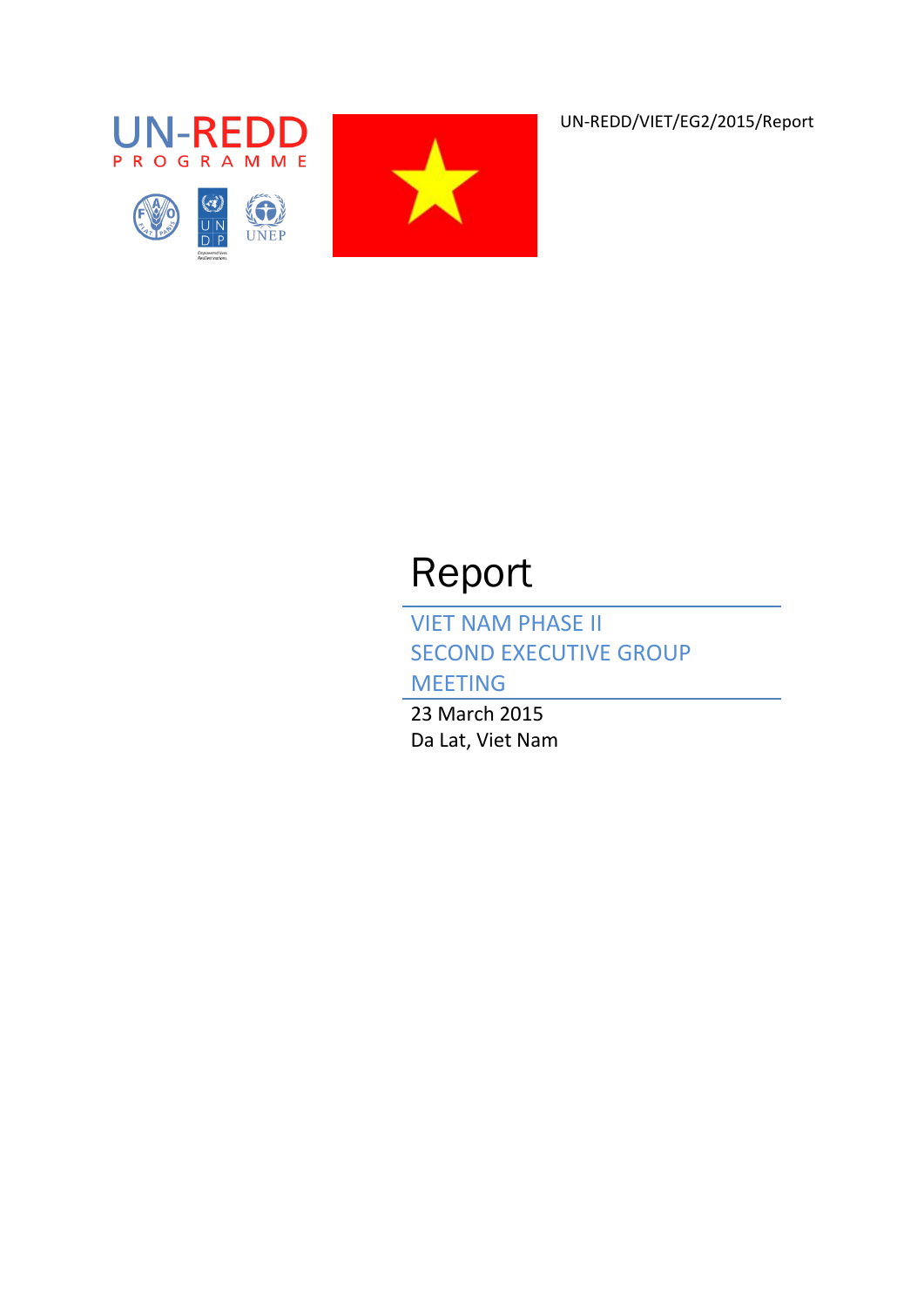# **Table of Contents**

| Ι.    |                                                                                        |  |
|-------|----------------------------------------------------------------------------------------|--|
| Н.    |                                                                                        |  |
| Ш.    |                                                                                        |  |
|       |                                                                                        |  |
|       |                                                                                        |  |
| IV.   | Session 2 - Update on implementation of decisions and latest PEB meeting decisions 6   |  |
| V.    | Session 3 – Overview of progress and decisions for the approval of the annual report 6 |  |
|       |                                                                                        |  |
|       |                                                                                        |  |
|       |                                                                                        |  |
| VI.   | Session 4 - Annual review report and decisions on the management response  8           |  |
|       | Session 4a - Findings and recommendations of the first annual review and management    |  |
|       |                                                                                        |  |
|       |                                                                                        |  |
| VII.  | Session 5 - Revised results framework, 2015 budget and workplan  10                    |  |
|       |                                                                                        |  |
|       |                                                                                        |  |
|       |                                                                                        |  |
| VIII. |                                                                                        |  |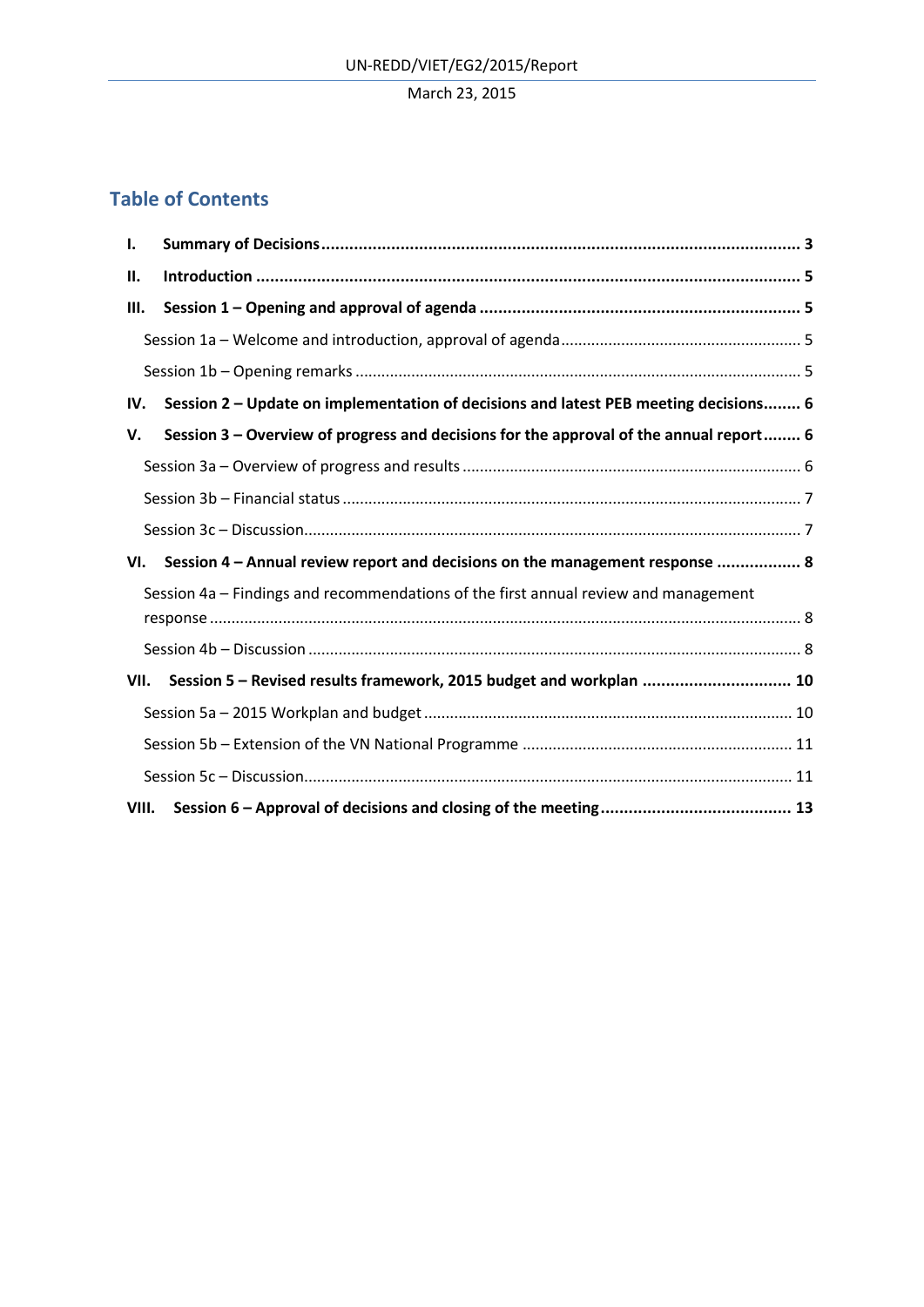# **I. Summary of Decisions**

Session 1 – Opening and approval of agenda

1. The Executive Group adopts the agenda of the meeting with the amendment of canceling Session 2 due to time constraints.

\*

Session 3a – Overview of progress, results and challenges (including update on PIM)

2. EG approves the annual report and takes note of the funding framework, and requests the UN agencies and governments to move towards a joint report in content and process reflecting a shared understanding of progress and challenges. The EG requires that the next report includes information on the progress on activities related to forest land tenure.

\*\*

Session 4 – Findings and recommendations of the Annual Review

- 3. EG requests that a working group will be established to explore possibilities to streamline the decision making process within the existing governance structures to render them more effective.
- 4.a EG takes note of the annual review report, recognizes that some steps have already been taken, in particular in harmonizing operational procedures and enhancing coordination (as outlined in the information document 4b), and requests the finalization of the management response by April 20<sup>th</sup> 2015. The revised version (in one document) should be based on joint efforts and include detailed information on response actions, timelines and status of implementation, as well as a more thorough response on recommendation #5 related to the JCG and IMB.
- 4.b In order to perform its oversight function, the EG requests a progress update on status and effect of implementation measures by the end of June 2015. Based on this update, the EG will consider conducting a stocktaking meeting in the 3<sup>rd</sup> quarter of 2015.
- 5. The EG endorses the return of funds for National Implementation (1,299,200 USD) under UNEP to the MPTF, for the purpose of transferring and implementing those through the UNDP. The EG allocates these funds to UNDP.
- 6. The EG notes the need to revise the PIM. EG approval of the PIM can be sought through a noobjection decision by email latest by June 2015, whereupon it will be recommended as the overarching framework for programme implementation.

\*\*\*

Session 5a – 2015 Workplan and budget

7. The EG approves the resource allocation as per the 2015 AWP and budget, and requests a revised workplan aligned with the new results framework including more ambitious annual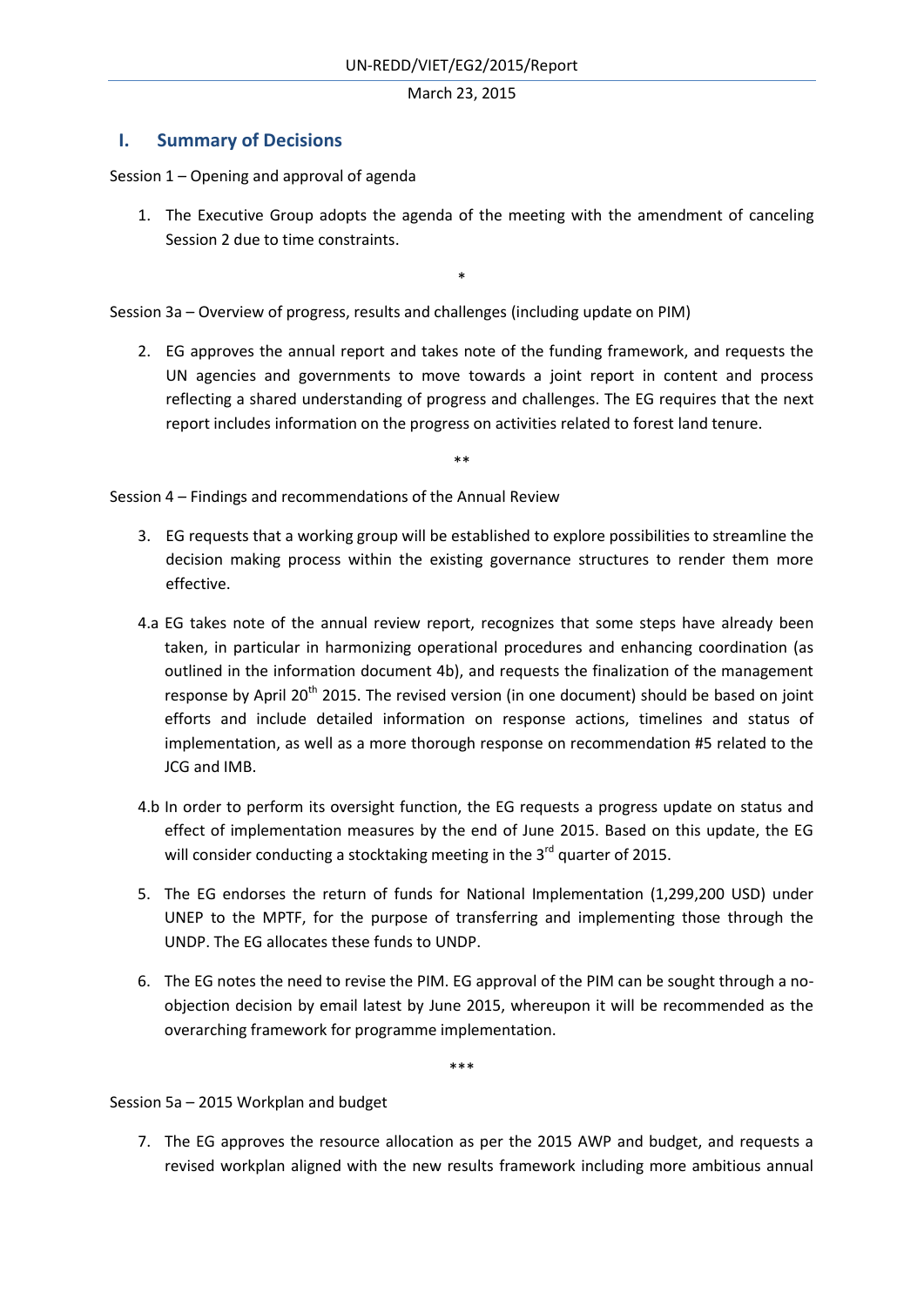targets and activities on outcome 6 as well as forest land tenure under outcome 2, by end of the 3<sup>rd</sup> quarter of 2015.

Session 5b – Proposal for extension

8. In the interest of maximizing the success of the programme and based on the risk analysis submitted, the EG supports a 3 year extension of the programme. The EG requests the PMU to provide an update results framework, targets and timelines that reflect the 3 year extension for approval of the EG by email by the end of April 2015. Based on this decision, the EG recommends the donor to extend the SAA until 31 December 2018.

\*\*\*\*

Session 6 – Review of EG2 decisions and approval and closing remarks

- 9. Agrees on the decisions of the Second Executive Group Meeting.
- 10. EG expresses its appreciation and vote of thanks to the Government of Viet Nam for their hospitality and a fruitful meeting.

\*\*\*\*\*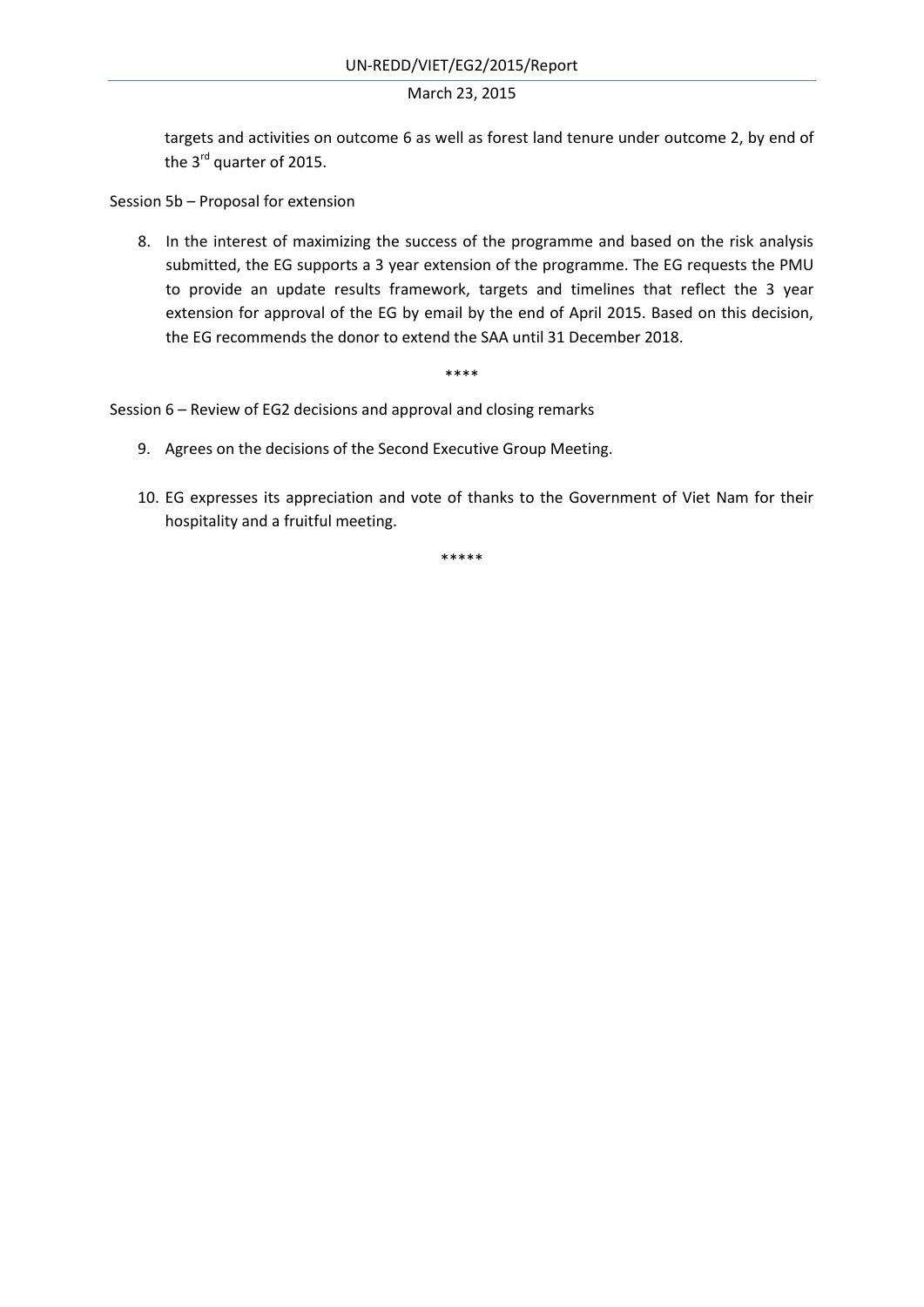# **II. Introduction**

The Viet Nam Phase II Programme was signed in July 2013, with a starting date for implementation of July 2013. Based on the Programme's governance arrangements, the Executive Group (EG) meets once a year or on further occasions as needed, as indicated in the Programme document. This constitutes the second face-to-face meeting of the EG since the Programme's inception. The present report aims to provide a record of the decisions and key discussions raised during the Second EG meeting.

The meeting was chaired by the Minister of Agriculture and Rural Development (MARD). EG members comprised (i) a MARD representative; (ii) a representative of the Kingdom of Norway; (iii) a representative of the UN-REDD Programme's Strategy Group (on behalf of the three participating UN agencies FAO, UNDP, UNEP). In line with decision 11 of EG1, representatives of the CSOs and Ethnic Groups attended the meeting as observers. The UN-REDD Programme Secretariat provides secretariat services to the EG.

The meeting was held in Da Lat (Lam Dong Province) on 23 March 2015 and consisted of six different sessions that are presented succinctly below, together with a record of the discussions that ensued. Decisions are presented at the outset of the document and referred back to in the context of the sessions.

# **III. Session 1 – Opening and approval of agenda**

# **Session 1a – Welcome and introduction, approval of agenda**

# Documents: UN-REDD/VIET/EG2/2015/I/1b – Provisional Agenda

Minister Cao Duc Phat of MARD, chair of the meeting and EG member, opened the meeting by welcoming participants and emphasizing the main purpose and outcomes expected from it. He highlighted the active involvement of local communities in the Phase II Programme; e.g. the launch of the Provincial REDD+ Action Plan (PRAP) for Lam Dong Province, and acknowledged that phase II progressed rather slowly since implementation started. The Minister encouraged the EG to take appropriate decisions in order to accelerate the implementation of the project for 2015 and beyond, which also includes an extension proposal for the UN-REDD Viet Nam Phase II Programme.

The EG Chair requested views on the meeting agenda, and the EG agreed that, in view of time constraints, Session 2 be canceled.

*Decision 1 – The EG adopts the agenda of the meeting with the amendment of canceling Session 2 due to time constraints.* 

# **Session 1b – Opening remarks**

The National Programme Director (NPD) of the Programme Management Unit (PMU) of the Viet Nam phase II programme, Mr Vũ Xuân Thôn, welcomed the EG members and gave them the floor for their opening remarks.

Mr Simon Rye, Deputy Director for Development Policy for Norway's International Climate and Forest Initiative (NICFI), highlighted the long-term partnership between Norway and Viet Nam and marked the cooperation as an important step for Viet Nam to further its activities towards climate change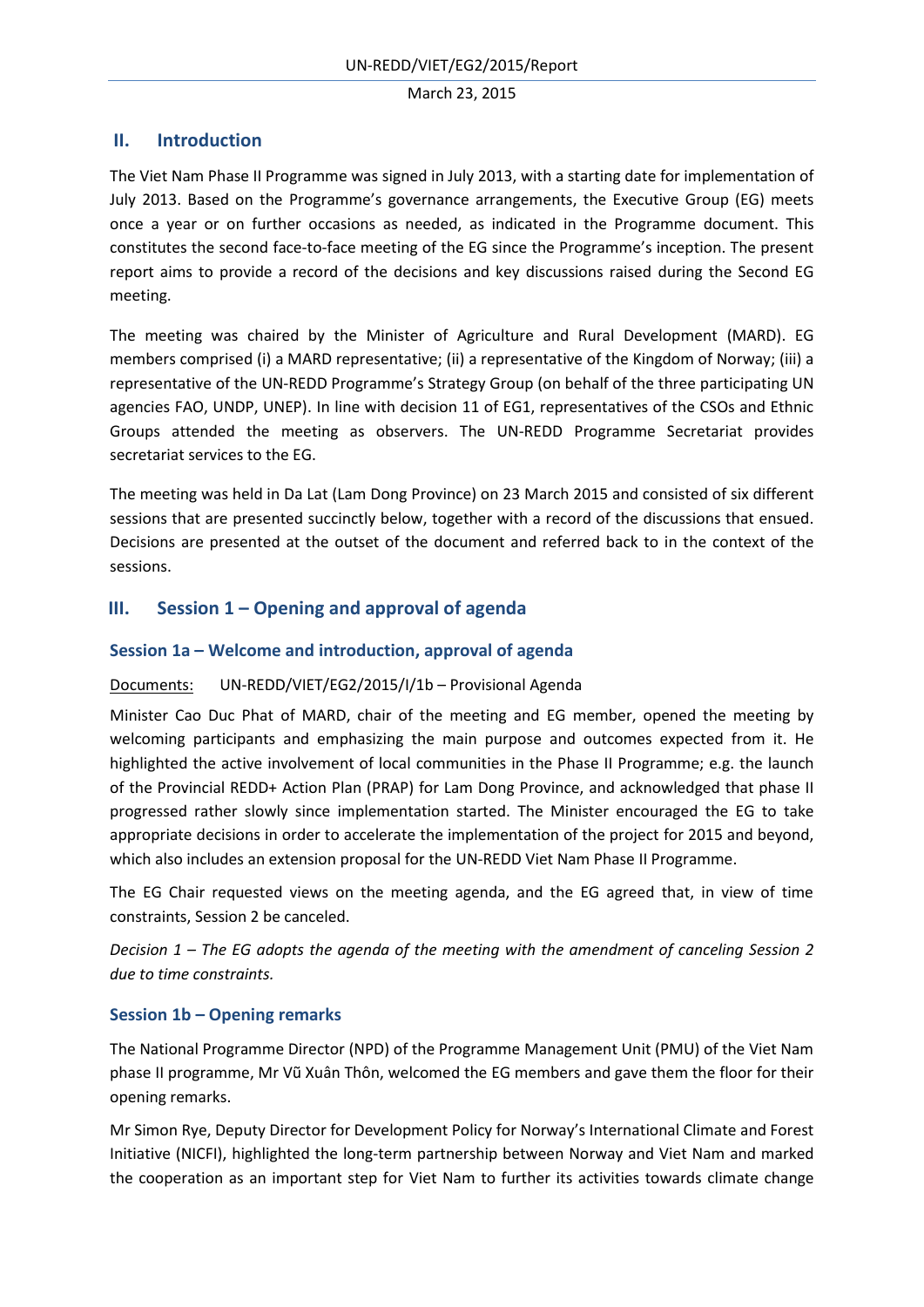leadership. He welcomed the preparatory efforts being made by both the UN agencies and the Government of Viet Nam preceding the EG meeting, and thanked the EG for providing the opportunity to have an open discussion on the way forward, next steps of implementation, and to share experiences and lessons learnt.

Ms Tiina Vahanen, representing the UN-REDD Programme's Strategy Group (SG), thanked the Government of Viet Nam and Lam Dong Province for their hospitality. She recognized the importance of the programme in making progress and tangible advances that contribute to national development priorities and in keeping the political momentum and capital of REDD+ towards a global commitment in Paris at COP21. She reported that the three UN agencies had embarked on a thorough exercise to enhance UN internal coordination and harmonization, and reiterated full support on all aspects of the programme delivery - policy, normative and field level work. Ms Pratibha Mehta, United Nations Resident Coordinator (UNRC) in Viet Nam, added to the intervention that Viet Nam is a pioneer country that has helped to identify successes and milestones reached, as well as challenges and bottlenecks, which provide the UN-REDD Programme with a great roadmap to move forward and try to resolve the issues that have arisen.

# **IV. Session 2 – Update on implementation of decisions and latest PEB meeting decisions**

Documents: UN-REDD/VIET/EG2/2015/II/2 – PEB meeting notes UN-REDD/VIET/EG2/2015/II/2 – Progress PEB conclusions UN-REDD/VIET/EG2/2015/II/2 – EG1 decision status UN-REDD/VIET/EG2/2015/II/2 – EG2 list of documents

Due to time constraints, it was decided to cancel Session 2 to allow more time for discussion on the items presented in the other Sessions of the meeting. Background information, current challenges, and decisions from the Programme Executive Board (PEB) meetings, as well as documentation on the current status of implementation of the decisions made at the First Executive Group Meeting (EG1) in February 2014 were made available for all meeting participants.

# **V. Session 3 – Overview of progress and decisions for the approval of the annual report**

#### **Session 3a – Overview of progress and results**

Documents: UN-REDD/VIET/EG2/2015/III/3a – Draft Annual Report 2014

UN-REDD/VIET/EG2/2015/III/3a – Programme Implementation Manual (PIM), Third Draft

#### **NPD**

The NPD presented an overview of the current implementation status of the UN-REDD Viet Nam Phase II Programme, indicating that its objective is to enhance Viet Nam's ability to benefit from future results-based payments for REDD+ and undertake transformational changes in the forestry sector. He updated participants on the annual work plan and budget for 2014, progress per outcome, and results achieved to date, and introduced planned programme activities for 2015. He also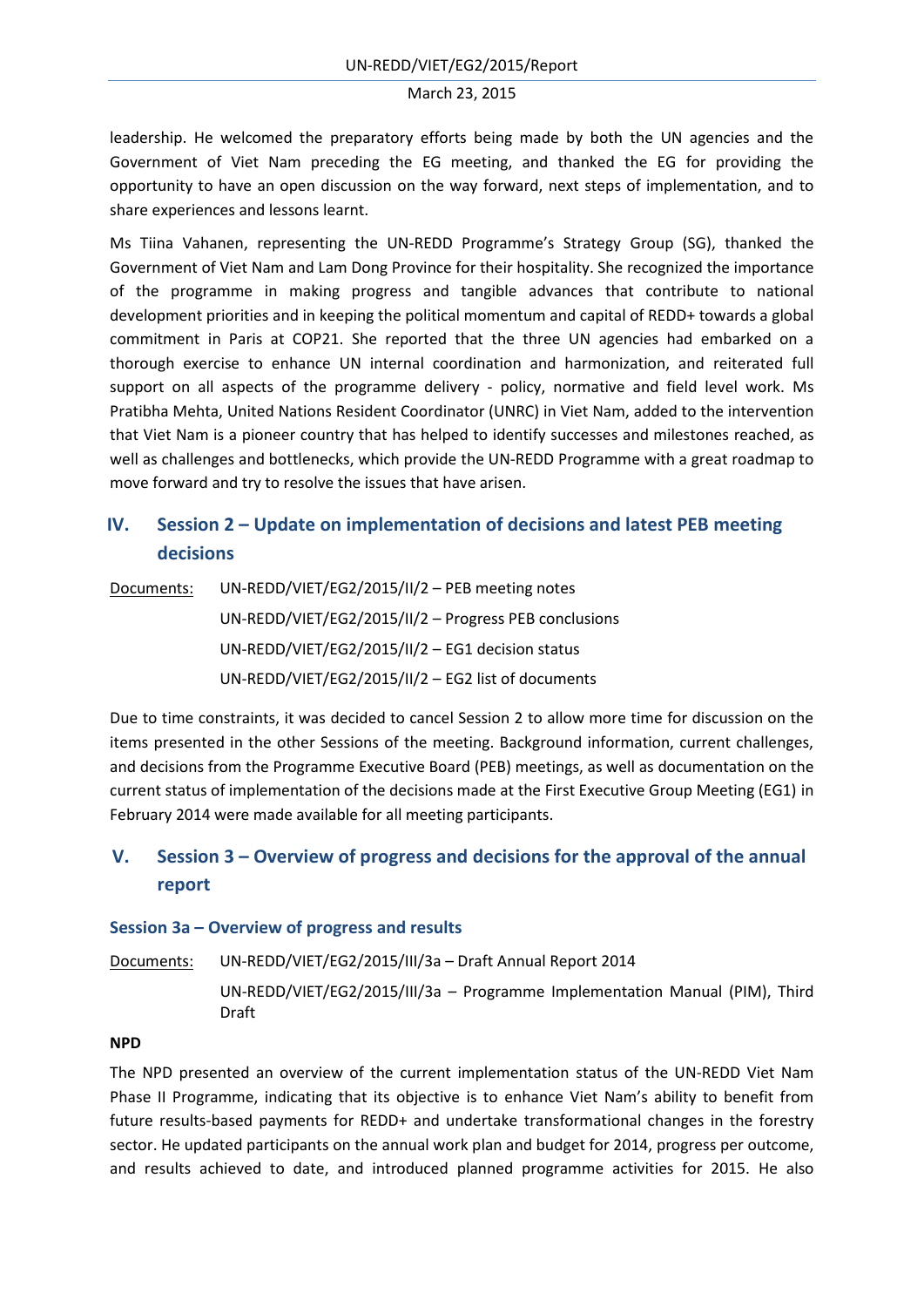provided a summary of the key challenges and constraints faced in the last period of implementation, as the technical complexity of the programme, the governments institutional set up and decision-making process, and the complexity of separate financing streams by three UN agencies.

# **Session 3b – Financial status**

Documents: UN-REDD/VIET/EG2/2015/III/3b – Programme Fund Funding Framework

#### **MPTF-O**

The representative for the UNDP Multi-Partner Trust Fund Office (MPTF-O), Ms Mari Matsumoto, in a video presentation, provided an overview of the funding framework, deposits and transfers to date and - as Administrative Agent - confirmed the total funds received to be US\$ 16,945,017, and available balance of funds in the account to be US\$ 26,659.

# **Session 3c – Discussion**

#### **Norway**

The representative for Norway thanked the UN-REDD Programme for the annual reporting covering 2014, and welcomed the progress made over the last few months. He furthermore noted with regret that the Phase II Programme's implementation is behind schedule in activities both at national and provincial levels.

He recognized the dual processes of reporting for the UN-REDD Programme and the Government of Viet Nam, and expressed concern about some discrepancies between the reports of the government and the UN agencies. The Government of Norway acknowledged the efforts made in the preparatory EG meetings towards more harmonization and consistency in the reporting process, and suggested next reports to present a shared understanding of progress and challenges.

# **UN-REDD SG**

The UN-REDD Programme supported the observation made by the Norwegian government, and indicated that substantial efforts have been made towards the harmonization of procedures within the UN, which will resolve constraint 3 during the mission held the week before the EG meeting.

The UN-REDD Programme furthermore supported the recommendation made by Norway to streamline annual reporting so as to share a common understanding of constraints and progress. She noted that the Programme and Government of Viet Nam will continue to produce separate reports due to the different templates, but also assured consistency will be pursued in generating a common understanding of the issues and progress for the report in 2015. The PEB should act as the body for ensuring that the reports are coordinated and streamlined.

# **EG Chair**

The chair recommended that the EG take note of the financial report and endorse the 2014 annual report, and takes into consideration the recommendations and requests of the EG for the next reporting cycle. He expressed his gratitude for the suggestions to the Ministry and indicated that all possible efforts would be made to address the issue internally and that the PEB will be authorized to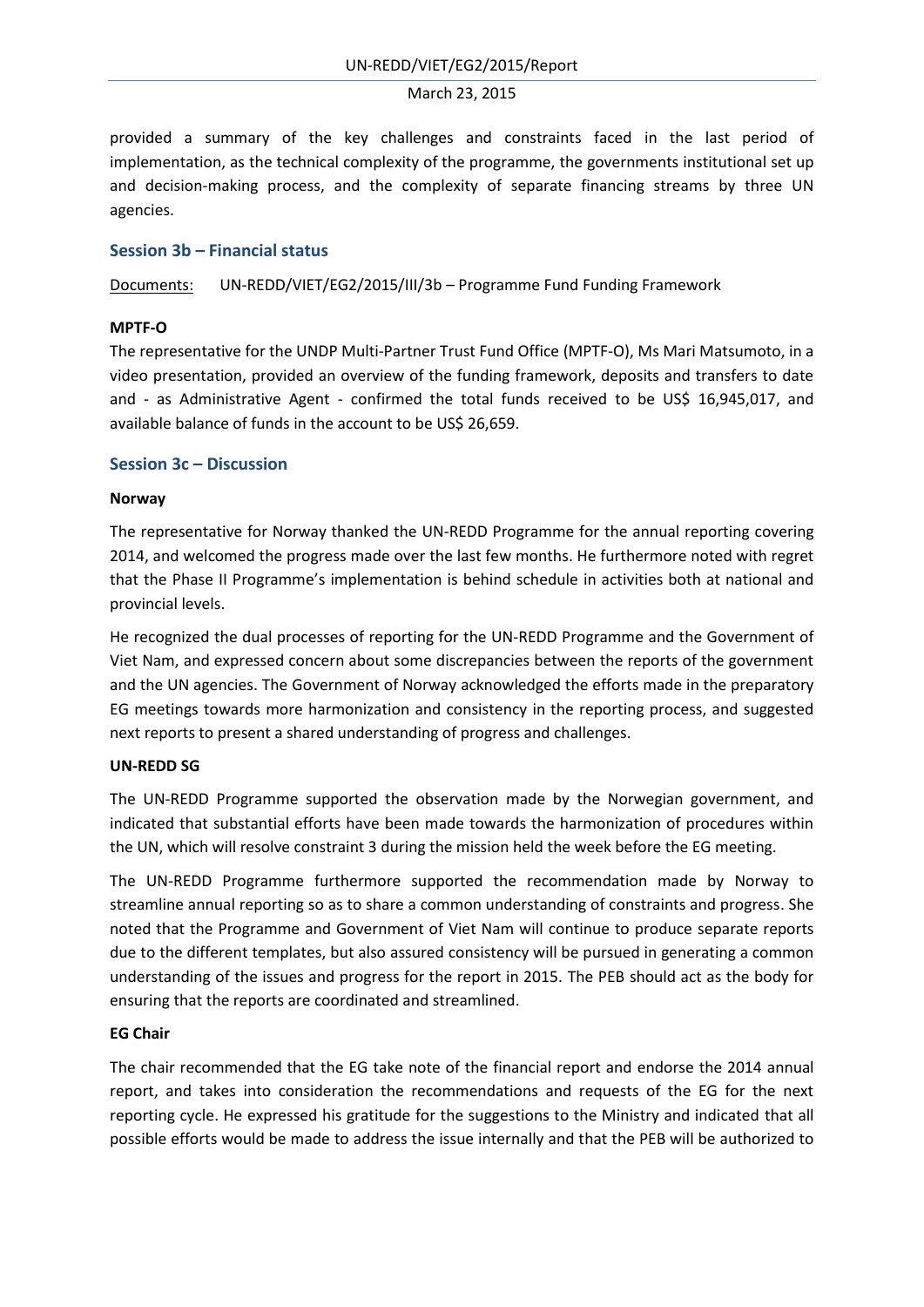sort out constraints so as to avoid these inconsistencies in the future. As the annual report for 2014 has already been submitted, changes will be made starting in 2015.

*Decision 2 – EG approves the annual report and takes note of the funding framework, and requests the UN agencies and governments to move towards a joint report in content and process reflecting a shared understanding of progress and challenges.* 

*Decision 2 (amended following Session 5) - EG approves the annual report and takes note of the funding framework, and requests the UN agencies and governments to move towards a joint report in content and process reflecting a shared understanding of progress and challenges. The EG requires that the next report includes information on the progress on activities related to forest land tenure.*

# **VI. Session 4 – Annual review report and decisions on the management response**

This session covered the joint management response to the first annual review of the UN-REDD Viet Nam Phase II Programme that was presented for EG approval. The review was developed to assess the Phase II Programme's accomplishments so far, identify obstacles, and suggest an improved way forward.

# **Session 4a – Findings and recommendations of the first annual review and management response**

Documents: UN-REDD/VIET/EG2/2015/IV/4a – Annual Review 2014, Final Draft

UN-REDD/VIET/EG2/2015/IV/4a – Management Response Draft

UN-REDD/VIET/EG2/2015/IV/4a – Information Document: UN action plan including next steps, responsibilities and timeline

# **PMU**

Mme Nguyễn Thị Thu Thủy, National Programme Deputy-Director (dNPD) of the PMU, presented the independent annual review, and discussed the possible elements for the management response regarding the key constraints of the Phase II Programme on both operational and leadership levels. She furthermore updated participants on potential solutions and steps that need to be taken to resolve these issues in the future implementation of the Phase II Programme.

# **Session 4b – Discussion**

# **UN-REDD SG**

The UN-REDD Programme expressed thanks to the PMU for the detailed presentation of the annual review and acknowledged the need to address the issues described. The representative explained that during UN internal meetings preceding the EG meeting, the UN agencies reviewed solutions to streamline coordination and ensure harmonization of procedures. In this regard, she referred to an information document provided by the UN agencies to the EG that presents a detailed action plan, and invited Ms Louise Chamberlain, UNDP Country Director, to present key actions for both operational and accountability issues that the three UN agencies are going to implement to streamline coordination and to ensure harmonization of procedures. She furthermore announced that funds for National Implementation would be returned from UNEP to the MPTF, in order to transfer and implement those through UNDP.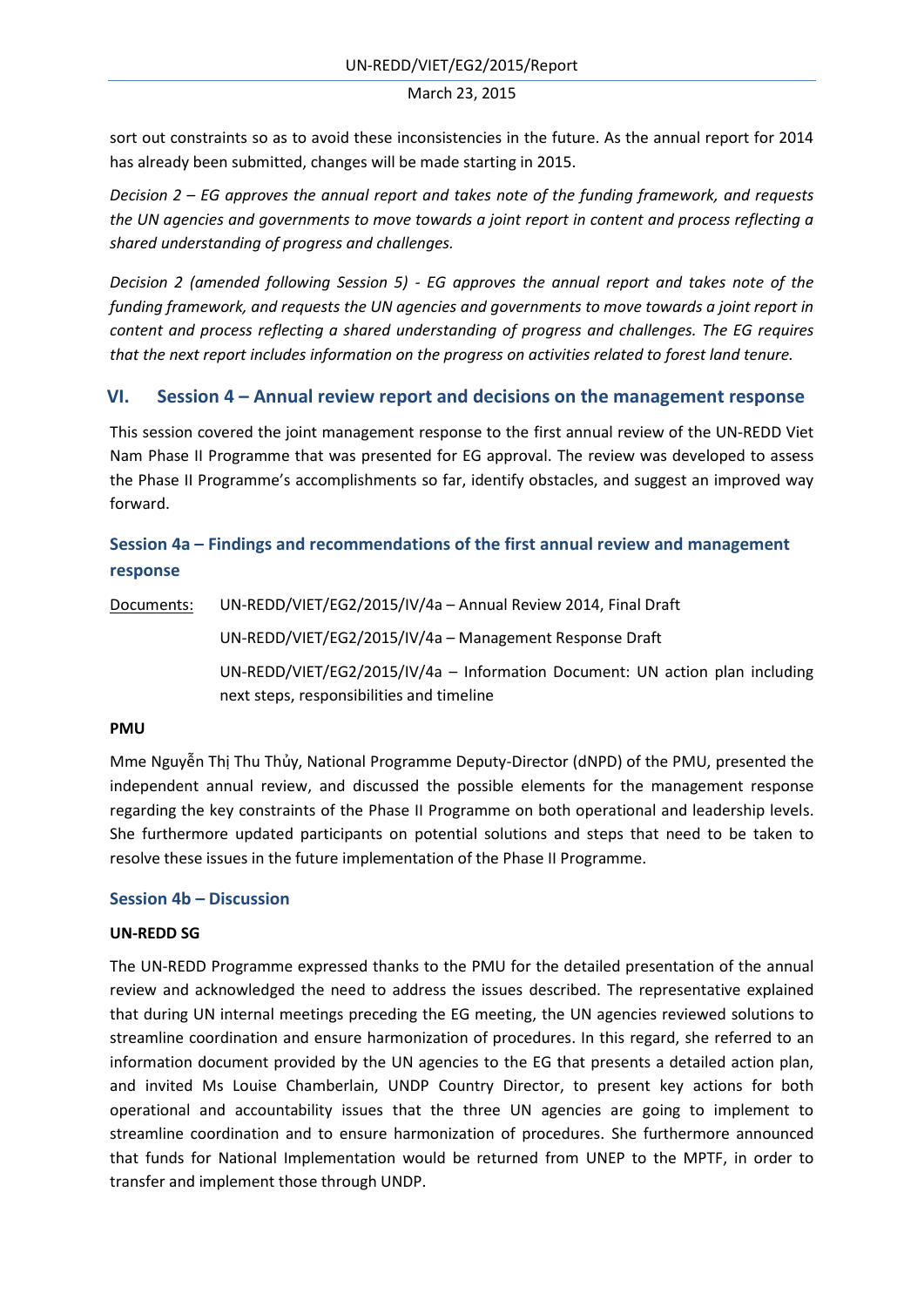#### **Norway**

The representative for Norway welcomed the efforts made by the UN agencies on further harmonization, and noted the importance of the annual review, which has identified the Programme's key constraints. Identifying the problems has given the EG a platform to provide all parties involved with a better overview, and allowed for further discussions on how to solve these issues. Norway recognized that some steps have already been taken and is looking forward to seeing the implementation of more concrete steps in the future.

Norway also encouraged the Government of Viet Nam and the UN agencies to further specify the recommendations and provide a more detailed management response and action plan, which should include a timeline and current status of implementation, to be presented by the end of April 2015. He reminded participants that this should be done as a joint effort of the UN and government rather than parallel responses and perspectives. He further noted that the proposed recommendations will provide a better oversight of the overall Phase II Programme, and requested that the status and effect of implementation of measures be presented to the EG by the end of June 2015, suggesting that a potential stock-taking meeting in the third quarter of 2015 might be necessary to review the implementation steps further. This meeting should be aligned with the planning for the next EG meeting, which will tentatively take place in November 2015.

# **UN-REDD SG**

The UN-REDD Programme expressed its support for the recommendations of the Government of Norway, and advised that further elaboration in regard to internal monitoring should be factored within outcome 5. Additionally, the updated PIM should be presented to the EG, which then will be able to approve it on a no-objection basis by email in June 2015 at the latest. The UN-REDD Programme recommended for the PIM to be the overarching framework for programme implementation. The UN-REDD Programme also noted that the current governance set-up for the Joint Coordination Group (JCG) as well as the Independent Monitoring Board (IMB) might need to be revised.

# **EG Chair**

The EG chair was pleased to see the efforts made by the UN, and is hopeful that the implementation steps of the programme can be further simplified. He assured the EG that the Government of Viet Nam is committed to revise the role of the JCG in the overall governance structure, as necessary.

# **Norway**

The Government of Norway expressed concern regarding the current information flow between the PEB and the EG, stressing that sufficient information is needed for the EG to carry out its functions of oversight and decision-making. It was suggested that the governance structure be examined in more detail, especially with regard to the current functions and roles of both the PEB and the EG to avoid overlaps or further communication problems. It is not clear who has responsibility for what, and it therefore would be wise to revise the shared responsibilities and roles as part of streamlining and the decision-making process, which should further strengthen implementation of the programme in Viet Nam. The PEB did not meet within the first nine months of the past year, which is of concern. The representative of Norway further acknowledged that recommendation 7 of the review focuses on a clarified role on the EG delegation of authority to the PEB.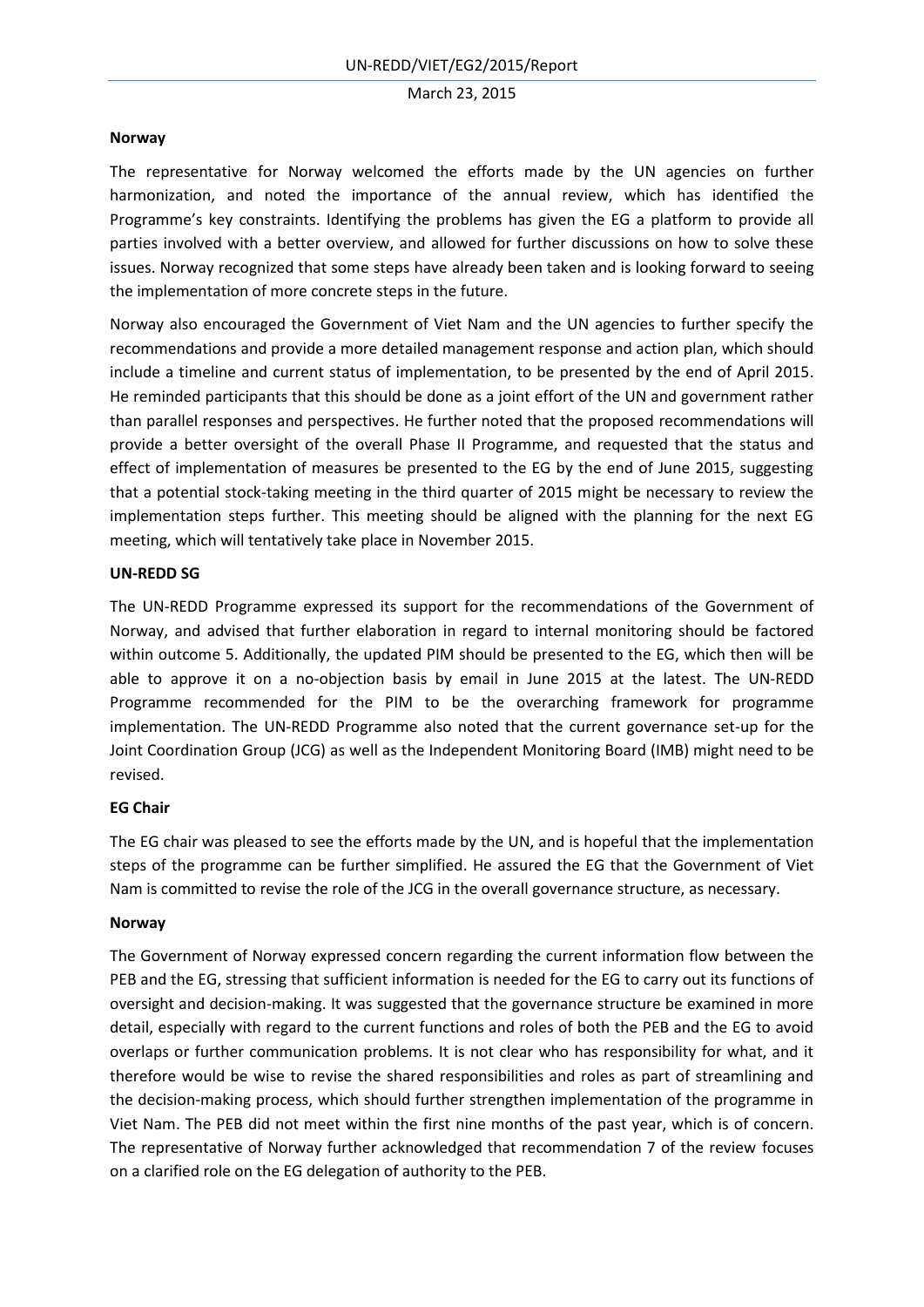# **EG Chair**

The EG chair announced that the PMU will be able to provide support to the UN in revising the current governance structures, and will make appropriate changes if necessary. He asked the UN and the Government of Norway to further explain what they expect from the ministry.

# **UN-REDD SG**

The UN-REDD Programme welcomed the discussion, and confirmed they will be able to facilitate the working group tasked to explore possibilities to streamline the decision-making process within the existing governance structures to render them more effective.

*Decision 3 – The EG requests that a working group will be established to explore possibilities to streamline the decision making process within the existing governance structures to render them more effective.* 

*Decision 4.a – The EG takes note of the annual review report, recognizes that some steps have already been taken, in particular in harmonizing operational procedures and enhancing coordination (as outlined in the information document 4b), and requests the finalization of the management response by April 20th 2015. The revised version (in one document) should be based on joint efforts and include detailed information on response actions, timelines and status of implementation, as well as a more thorough response on recommendation #5 related to the JCG and IMB.* 

*Decision 4.b – In order to perform its oversight function, the EG requests a progress update on status and effect of implementation measures by the end of June 2015. Based on this update, the EG will consider conducting a stocktaking meeting in the 3rd quarter of 2015.*

*Decision 5 – The EG endorses the return of funds for National Implementation (1,299,200 USD) under UNEP to the MPTF, for the purpose of transferring and implementing those through the UNDP. The EG allocates these funds to UNDP.* 

*Decision 6 – The EG notes the need to revise the PIM. EG approval of the PIM can be sought through a no-objection decision by email latest by June 2015, whereupon it will be recommended as the overarching framework for programme implementation.*

# **VII. Session 5 – Revised results framework, 2015 budget and workplan**

The session included the presentation of the annual workplan (AWP) and budget for 2015, as well as the proposal for the Phase II Programme to be extended, including the revised results framework, for EG decision. During the session, both items were approved  $-$  the proposed workplan and budget allocation for 2015, and the extension of the UN-REDD Viet Nam Phase II Programme for three years.

# **Session 5a – 2015 Workplan and budget**

Documents: UN-REDD/VIET/EG2/2015/V/5a – AWP 2015, First Draft

UN-REDD/VIET/EG2/2015/V/5a – Narrative AWP 2015

# **CTA**

The Chief Technical Advisor (CTA) presented the approach for developing the 2015 workplan and highlighted key activities and milestones envisaged for the coming year for the following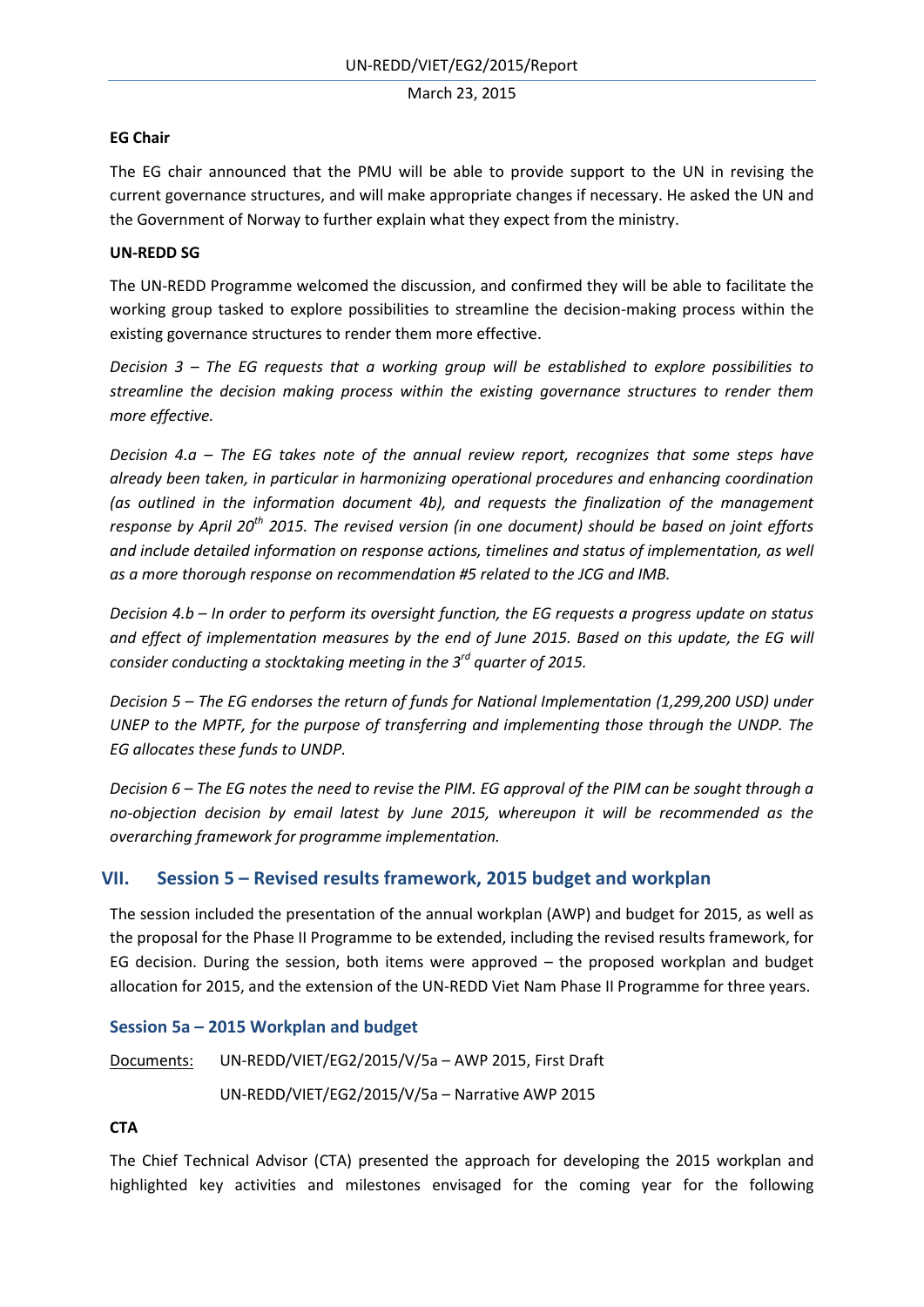components: PRAP guidelines, Forest Reference Emission Levels (FRELs), the National Forest Monitoring Service (NFMS), safeguards, PRAPs and PRAP implementation at site level. The presentation concluded with a report of the component of the budget allocation per outcome and per agency. The investment and agency budget distribution of 2015 represents a grand total of US\$ 11,981,806 of which US\$ 7,770,373 is proposed to be transferred to the PMU as the Vietnamese implementing partner for implementation.

#### **Session 5b – Extension of the VN National Programme**

Documents: UN-REDD/VIET/EG2/2015/V/5b – Risk Analysis: two versus three year project extension scenario, First Draft

UN-REDD/VIET/EG2/2015/V/5b – Extension Proposal Draft

#### **CTA**

The CTA introduced the proposal of a possible no-cost extension for the UN-REDD Viet Nam Phase II Programme beyond 2015, and presented current strengths and weaknesses of the Phase II Programme, and justification and met preconditions for the extension. He furthermore described in detail, a risk analysis for both a two or three-year extension, and noted that the Phase II Programme is currently well positioned to have an impact on national implementation with activities set in place for different provinces of Viet Nam. The PEB originally made a recommendation for a two-year extension of the programme, but after revising the risks for such an extension, it became clear that a three-year extension would be more feasible.

#### **Session 5c – Discussion**

#### **Norway**

The representative of Norway thanked the CTA for presenting the AWP and budget for 2015, but also expressed his concern that both the work plan and the budget are based on the old version of the results framework rather than the proposed revised version, as there should be an alignment between the work plan and updated logframe. He requested that an updated work plan be presented to the EG by the end of April 2015. The revised work plan should further include some more ambitious targets and activities on outcome 6, which focuses on regional initiatives and cooperation. The Government of Norway is also concerned about the issue of land tenure, as it has been removed from the previously presented logframe when simplifying the outcomes. The new logframe needs to include reporting on this issue, which is now included under outcome 2. Land tenure is of importance for the programme, and has not been sufficiently recognized within the new logframe to date.

#### **UN-REDD SG**

The UN-REDD Programme acknowledged the concerns expressed by the Government of Norway, and agreed on the request for a revised work plan in line with the updated logframe. The UN-REDD Programme approved the fund allocations, but reminded the PMU to provide updated information. The next annual report should include a comprehensive description of the activities implemented to address the issue of forest land tenure. Regarding the potential extension of the programme in Viet Nam, the UN-REDD Programme recommended the three-year extension on the basis of a UN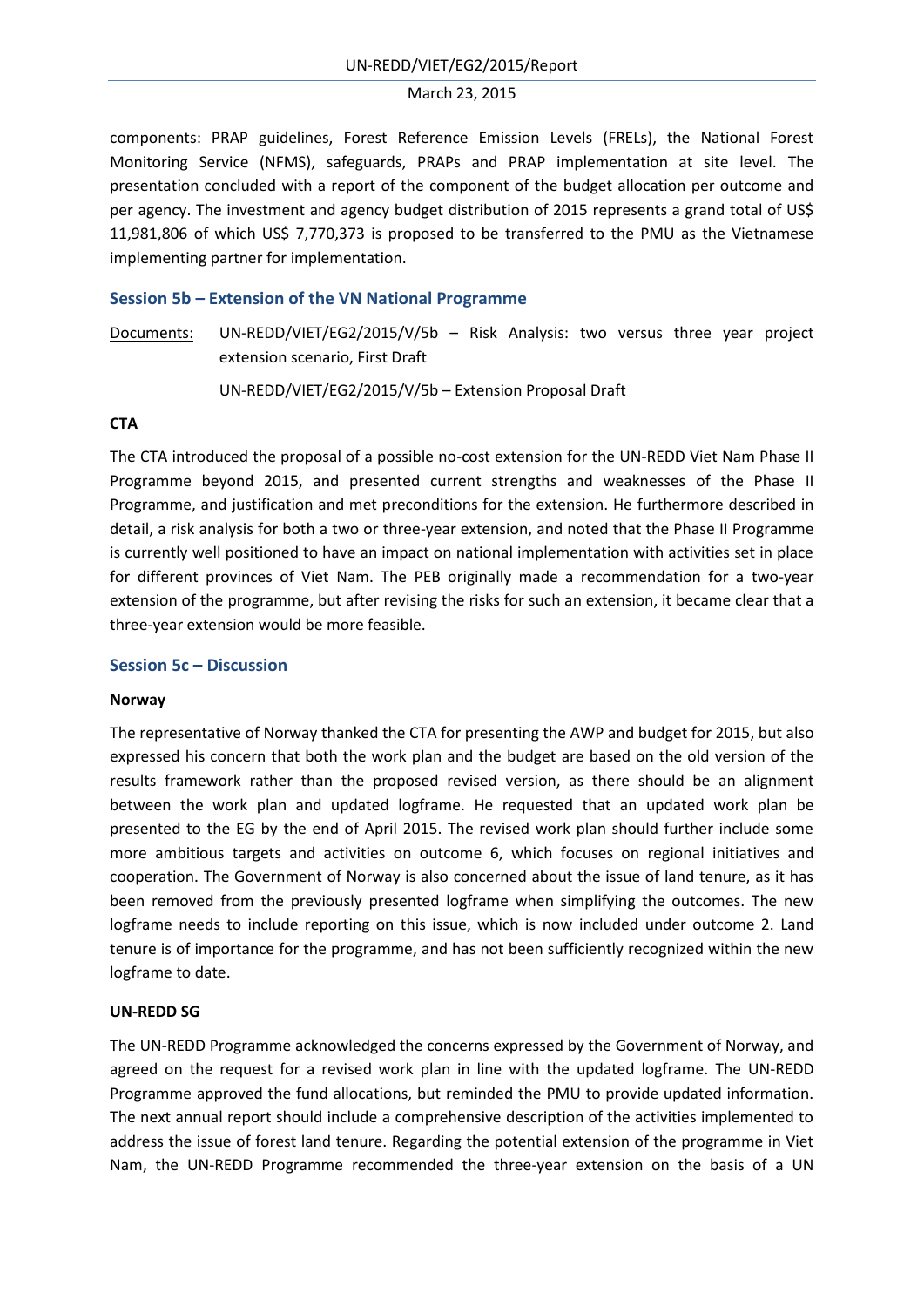comprehensive risk analysis assessment that had been made available to EG members before the meeting. The extension has to be aligned with the revision of the results framework, which should be presented to the EG by the end of April 2015. The UN-REDD Programme furthermore requested the Government of Norway extend the Standard Administrative Agreement (SAA) to 31 December 2018.

# **Norway**

Based on this risk assessment presented to the EG, Norway argued that a three year extension offers the best chance to accomplish the important goals set out by the UN-REDD Viet Nam Phase II Programme. As such, Norway announced it followed the recommendations made by UN-REDD, and endorsed the annual work plan and budget for 2015, with the preview that the requested revision of the work plan will be made.

# **EG Chair**

The EG chair noted that the Government of Viet Nam has not been able to adequately map forest land, and that it is therefore difficult to allocate land to the people and communities in the provinces. He acknowledged the importance of land tenure aligned with output 2.1 on the assessment of forestry and policy issues in the provinces, and agreed that it should be reflected in the next annual report. He furthermore expressed his concerns regarding outcome 6, as illegal logging and trafficking of wildlife are aspects of concern for the Government of Viet Nam and neighboring countries. He announced that the Government of Viet Nam is fully committed to working with those countries to further press the issue's importance. The Government of Viet Nam agreed with the three-year extension of the Phase II Programme. The chair noted the preference for implementation to happen within the next two years, but acknowledged that the three-year option is more realistic.

# **Norway**

The representative of Norway acknowledged the complexities and high ambitions of the Phase II Programme, and reminded participants that it takes time and patience to set the right mechanisms in place to ensure successful implementation. The three UN agencies need to have staff on the ground to support implementation and provide technical quality assurance, and therefore ensure that the capacities needed are in place to deliver on the high ambitions from all parties involved. He furthermore suggested designating a UN focal point to liaise with the Government of Viet Nam on behalf of all three UN agencies. The Government of Norway welcomed the government's efforts to address illegal timber trading in the region and will provide full support to the Government of Viet Nam, as this is an important issue in such a forest-rich country, and the countries in the region should incorporate joint solutions.

# **EG Chair**

The EG chair recognized the need for further detail on three key issues – (i) land tenure, (ii) capacity building, and (iii) regional cooperation regarding illegal logging and timber trading. A more concrete timeline is needed for actions focusing on solving these problems.

The **PPC** representative for Lam Dong Province added that the land in the province mainly belongs to forest companies and management boards, and potential allocation could cause a further destruction of forest land due to agriculture pressure. The provincial government will work in close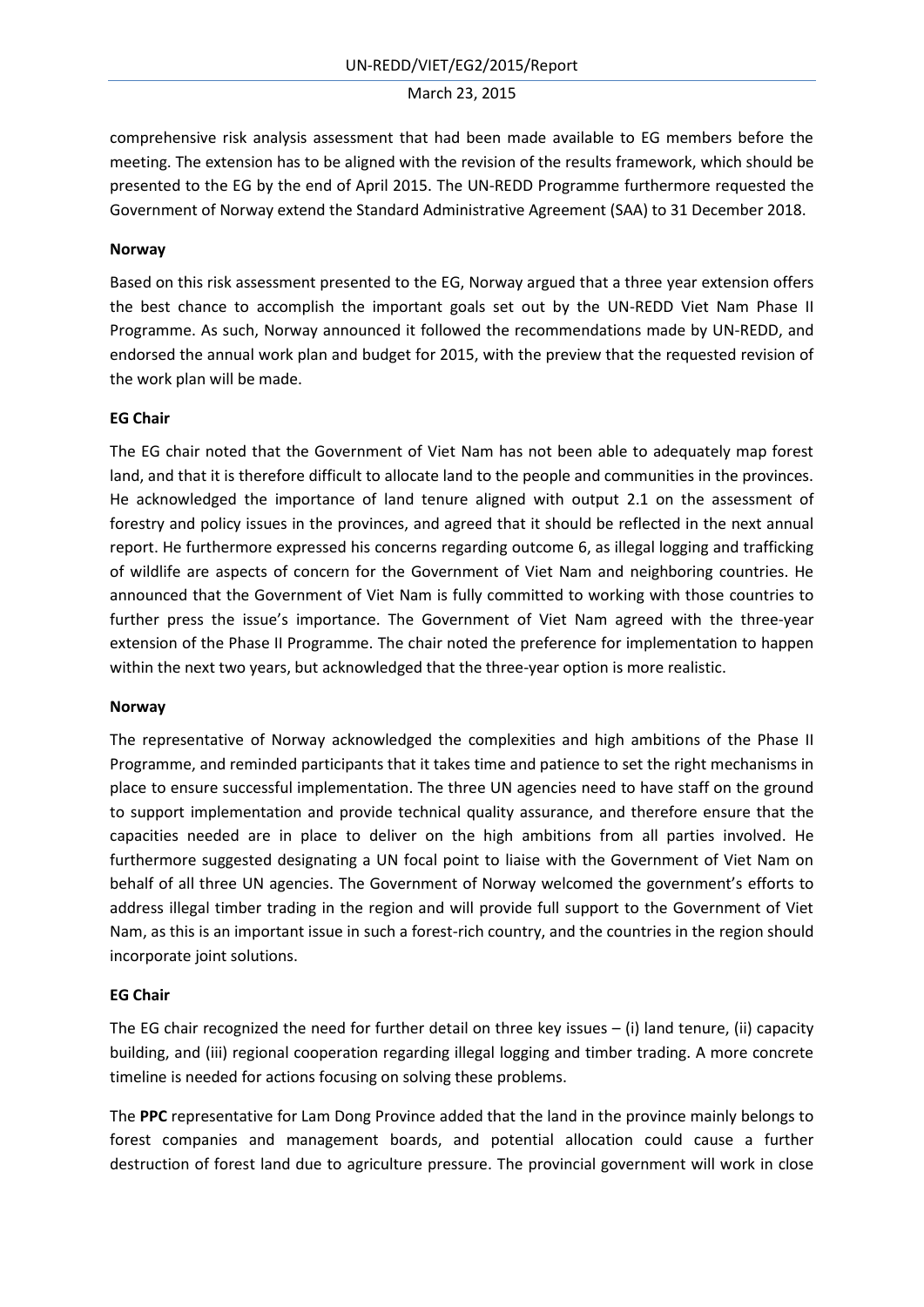cooperation with local communities using GPS devices in order to better monitor the forest and land changes. Such system is currently being tested.

# **Norway**

The representative of Norway thanked the PPC representative for addressing this issue, as it has been of concern for the Government of Norway as well. Resources made available should include focusing on supporting land-mapping activities that are as crucial to the success of the Phase II Programme.

# **UN-REDD SG**

The UN-REDD Programme acknowledged the importance to pay attention to land use conflicts and land tenure, and welcomed the efforts already made by Viet Nam to identify and address these obstacles. The Programme will continue to support these efforts, and a timeline for actions will be included in the framework.

# **EG Chair**

The EG chair thanked the UN agencies and the Government of Norway for their offers, and asked for further support from FAO to look into potential solutions for the issues.

*Decision 7 – The EG approves the resource allocation as per the 2015 AWP and budget, and requests a revised workplan aligned with the new results framework including more ambitious annual targets and activities on outcome 6 as well as forest land tenure under outcome 2, by the end of the 3rd quarter of 2015.* 

*Decision 8 – In the interest of maximizing the success of the programme and based on the risk analysis submitted, the EG supports a three year extension of the programme. The EG requests the PMU to provide an updated results framework, targets and timelines that reflect a 3 year extension for approval of the EG by mail by the end of April 2015. Based on this decision, the EG recommends the donor to extend the SAA until 31 December 2018.* 

*--*

*Please also note that recommendations pertaining to the annual workplan are reflected in decision 2 of the annual workplan.* 

# **VIII. Session 6 – Approval of decisions and closing of the meeting**

Ms Jessica Holterhof of the UN-REDD Programme Secretariat summarized the decisions from the Second EG meeting and all members formally approved them for implementation.

*Decision 9 – EG tentatively agrees on the decisions of the Second Executive Group Meeting.* 

In closing, the EG provided general feedback and closing remarks to the NPD, thanked the government of Viet Nam and made observations of general order in relation to the progress of REDD+.

*Decision 10 – EG expresses its appreciation and vote of thanks to the Government of Viet Nam for their hospitality and a fruitful meeting.*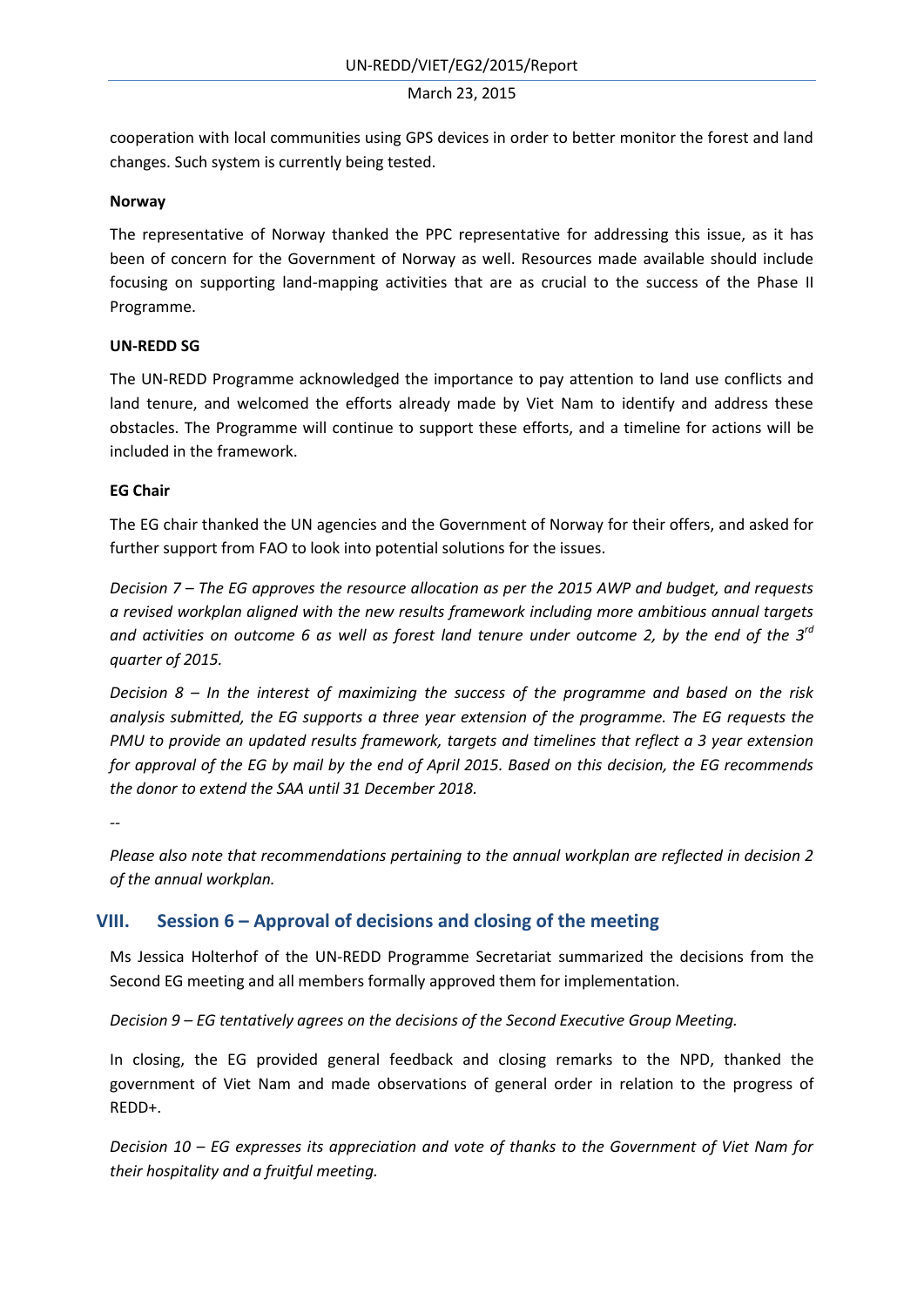# **EG Chair**

The EG chair invited the CSO and IP observers to comment on the progress the Phase II Programme has been made in the country.

# **CSO and IP Representatives**

The IP representative noted that they request involvement of the IPs with regard to land tenure issues, as they are able to help accelerate and promote land allocations in the provinces and remind the Government of Viet Nam to respect their collective rights. Concerning outcome 5, the IPs are concerned that there is currently no mention of the maintenance of traditional knowledge and they expect the programme to recommend some regulations and related customary laws that will address the issue in the future. The UN-REDD Programme should support the representative of the IP participation to ensure the appropriate linkages with the IPs in the country.

The CSO representative furthermore mentioned that illegal logging is an important issue that needs to be addressed. It was added that within the past two years of the UN-REDD Programme in Viet Nam, the CSOs were able to put a network in place that deals with illegal logging and timber trading issues, which should be further involved in the programme implementation. Regarding safeguards, the current focus of the CSOs lies at community level, where indicators have already been identified. She also mentioned the CSO's involvement in land tenure issues. Some 45 members across the country are working on this issue and can therefore support the government with land tenure decisions, she noted. Forest allocated by the community does not have titles or official acknowledgement, she reminded EG participants, noting that the community therefore feels insecure, particularly where they are entitled to the benefits of the forests perceived to be theirs. The CSO network is currently preparing a set of documents to be presented to the UN-REDD Viet Nam Phase II Programme, and is asking for support to introduce the network to the PMU, as well as financial support from the programme.

# **Closing remarks**

# **UN-REDD SG**

The UN representative expressed thanks to the Chair, the Government of Viet Nam and Lam Dong Province, to the PMU and to the other partners in conducting and holding a meeting that is a significant turning point for the implementation of the Phase II Programme. She further recognized that the programme is of great importance to Viet Nam as well as UN-REDD, as it helps meeting Viet Nam´s commitment to its people, to the UNFCCC provisions, the New York Declaration on Forests and to other international processes. She closed the meeting by extending an invitation to Viet Nam to participate in the UN-REDD Programme Policy Board meeting in May 2015 so as to actively contribute to the discussion on deforestation drivers and regional cooperation.

# **Norway**

The representative of Norway delivered his closing remarks, and extended a special thank you to the CSOs, noting that their involvement further justifies the expanding work in the existing and new provinces, adding that he is looking forward to hearing more about the lessons learnt. The representative expressed his gratitude to the Government of Viet Nam for hosting the meeting, which he highlighted as an important step in strengthening implementation with concrete actions